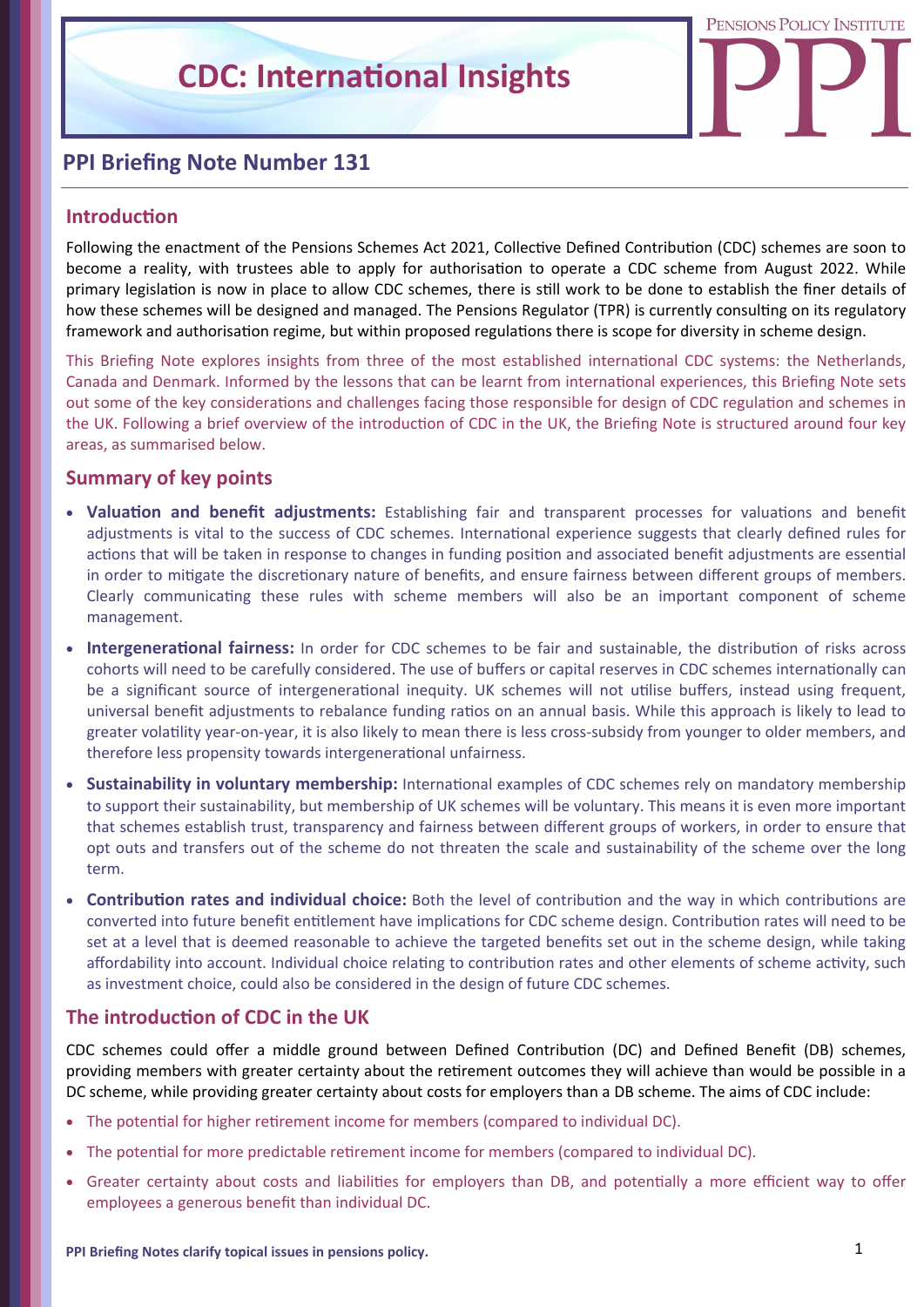

## **PPI Briefing Note Number 131**

In order for CDC schemes to be created within the UK pensions landscape, which was previously a binary system of DC and DB, legislation has been introduced setting out the legal status of CDC schemes, and a robust regulatory framework is currently being finalised (Box 1).

## **Box 1: CDC legislation and regulation in the UK**

The Pension Schemes Act 2021 provides the legislative framework to establish and operate CDC schemes (referred to as Collective Money Purchase (CMP) schemes in the Act) in the UK. The Act also provides for TPR to produce a Code of Practice for the authorisation and supervision of CDC schemes.

TPR consulted on its proposed Code of Practice between January and March 2022. The proposed code established that authorisation will be subject to TPR being satisfied that:

- those involved in the scheme are fit and proper persons;
- the design of the scheme is sound;
- the scheme is financially sustainable;
- the scheme has adequate systems and processes to communicate with members and others;
- the systems and processes used in running the scheme are sufficient to ensure that it is run effectively; and
- the scheme has an adequate continuity strategy.<sup>1</sup>

TPR's response to the consultation and publication of the final Code of Practice is expected imminently, ahead of the authorisation process launching in August 2022.

There are a number of key differences between the UK's pensions landscape and CDC legislation compared to international examples of CDC regimes that should be highlighted at the outset of this analysis:

- UK CDC schemes will exist in the private pensions sector, whereas CDC schemes in Canada are part of the first pillar of pension provision (State‐sponsored), schemes in Denmark feature in both the first and second pillar, and schemes in the Netherlands are part of the second pillar. This factor means that the Dutch model of CDC is the closest to the UK landscape, but there are still some key differences between the two.
- Participation in UK CDC schemes will be voluntary, whereas in the three international examples it is mandatory, with State-sponsored schemes in Canada and Denmark, and industry-wide mandatory arrangements in the Netherlands.<sup>2</sup>

The proposed Royal Mail scheme is likely to differ from CDC schemes established overseas in most ways other than essential characteristics – that is, collective and defined contribution. Other features of scheme design, such as the way that valuations and benefit adjustments are made, contribution rates, and benefit accrual, are all expected to be substantially different from established CDC systems overseas. Any further CDC schemes that are established in the UK are likely to use the Royal Mail scheme as a template rather than looking at international scheme design, particularly as UK CDC legislation has been structured to some extent around enabling the Royal Mail scheme in the first instance.<sup>3</sup> However, the experience of countries with established CDC schemes can provide some useful insights for consideration in the design of UK schemes.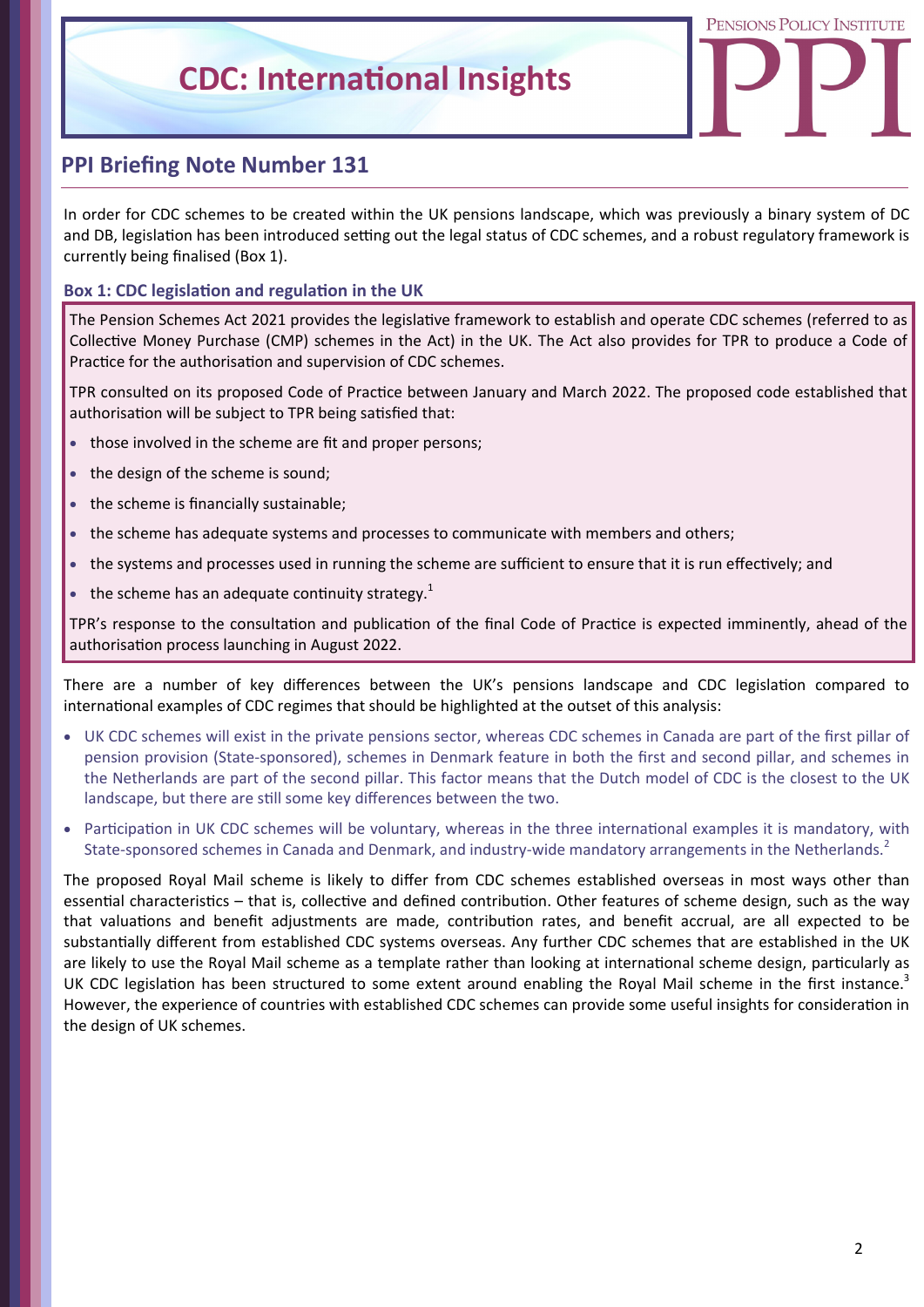PENSIONS POLICY INSTITUTE

## **PPI Briefing Note Number 131**

## **Box 2: How do CDC schemes operate internationally?**

#### **The Netherlands**

In the Netherlands, the vast majority of employees are members of industry‐wide pension schemes. If an industry-wide pension scheme is set up it then becomes mandatory for the entire sector or profession, although employers can sometimes be exempted from participation if they meet certain criteria. Traditionally these schemes were DB, but many have now transitioned operationally into CDC schemes with the ability to respond to shifts in funding position by making adjustments to member benefits. The Dutch regulatory framework has required a high level of certainty and smoothing of benefits through the use of capital reserves or 'buffers'.



#### **Denmark**

In Denmark, the ATP is a compulsory funded CDC scheme based on flat rate contributions that covers almost everyone in the country. Contributions are subject to deductions made to account for the provision of lump sum payments to dependents in case of death and the ATP bonus potential, which is used to increase guaranteed lifelong pension amounts via bonuses and to cover longer than projected life expectancies. Once deductions have been made, the remaining part of the contribution is used to purchase a guaranteed annual pension.<sup>4</sup> In addition to the ATP, there are also occupational CDC schemes that have been introduced by collective agreement by the relevant employer associations and unions, and are compulsory for all companies covered by the agreement, with only limited opt-out opportunities.



#### **Canada**

In Canada, risk-sharing pension plans involve a number of participating employers and are unionnegotiated, collectively bargained schemes with targeted benefits, contingent on the plan's financial position, and with members bearing 100% of the risk on a collective basis (as in a CDC scheme). Canadian risk‐sharing schemes allow considerable flexibility in the design of the scheme, and, in particular, the level of target benefits and associated contribution rates.

## **ValuaƟon and benefit adjustments**

## Establishing fair and transparent processes for valuations and benefit adjustments is vital to the success of **CDC schemes**

One of the greatest challenges associated with designing a CDC scheme is ensuring that processes for valuations and benefit adjustments are clearly defined, sustainable and, perhaps most importantly, fair. International CDC systems take different approaches to valuation and benefit adjustments, with Dutch CDC schemes particularly reliant on buffers (capital requirements) in order to satisfy strict rules for certainty of benefits. Danish schemes instead split contributions between guaranteed and ancillary benefits, and Canadian schemes focus on clearly pre-defined rules for responsive actions to changes in funding position, in order to mitigate the discretionary nature of benefits (Box 3).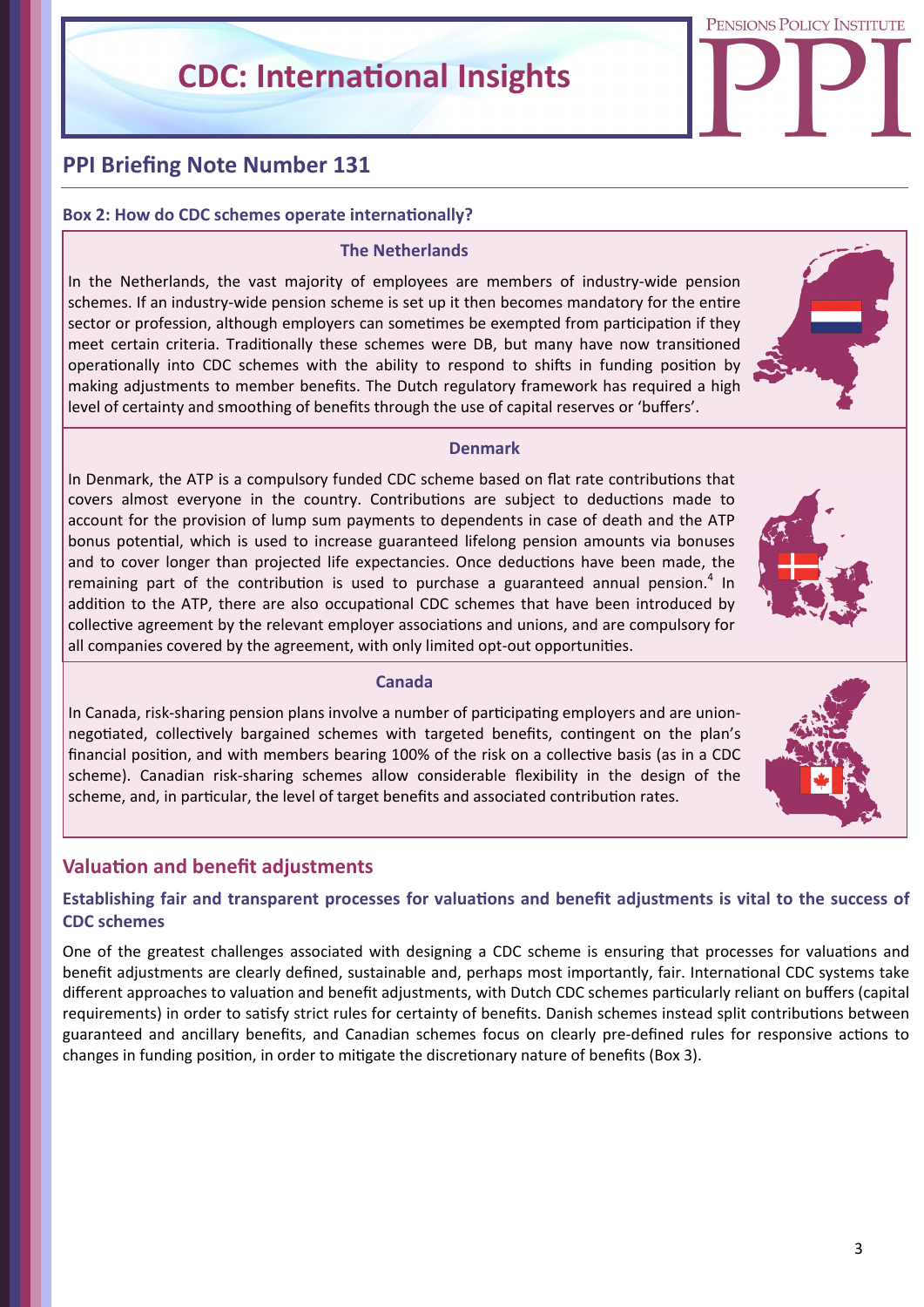PENSIONS POLICY INSTITUTE

## **PPI Briefing Note Number 131**

## **Box 3: How are valuations and benefit adjustments made internationally?**

## **The Netherlands**

Valuations and benefit adjustments in Dutch schemes are regulated by the Financial Assessment Framework (FTK), which sets out how liabilities have to be calculated, the required amounts for the buffers, the contributions for a scheme, and the risks that schemes must take into account:

Valuation: The valuation of both assets and liabilities must be done on a fair value basis. This means that assets are valued using the daily market prices and liabilities are determined by discounting the expected cash flows with the risk-free rate derived from market data.



- Capital requirement: The level of this first capital requirement set out by the FTK is defined by the amount of risk taken by the fund and must show that there is a 97.5% certainty that the fund will not become underfunded within one year.
- Minimal capital requirement: The second capital requirement is set at a minimum capital of 105% of the value of the liabilities at all times, in order to ensure that the scheme will have enough assets to pay their liabilities in the future.
- Recovery plans: When a scheme does not meet one of the capital requirements, it must set out a plan for recovery. If the first capital requirement is not met, a long-term recovery plan is required to set out how the scheme will return to a position where it meets this requirement within ten years. If the minimal capital requirement is not met for five consecutive years, the scheme will have to make immediate benefit reductions to return to the minimum funding requirement. Benefit reductions may be smoothed over a period of no more than 10 years. Each year that a recovery plan is in place it is reassessed alongside the need for benefit reductions.
- Indexation: Inflationary increases are dependent on the scheme's funding ratio and schemes can choose whether their ambition is to increase pensions in line with price inflation or wage inflation. Schemes may finance indexation through capital reserves, provided these exceed the capital requirement outlined above. Partial indexation can be granted if funding ratios are between 110% and 130%, with full indexation granted when funding ratios are above 130%.

#### **Denmark**

In Denmark's ATP scheme, contributions are divided into two parts:

- 80% is designated a 'guaranteed contribution', which is the basis for the guaranteed nominal pension the member will receive.
- 20% is used as a 'bonus contribution' which goes into a collective reserve or buffer used to provide future indexation of both pensions in payment and accrued pension entitlements on a conditional basis if the funding ratio exceeds 120%.

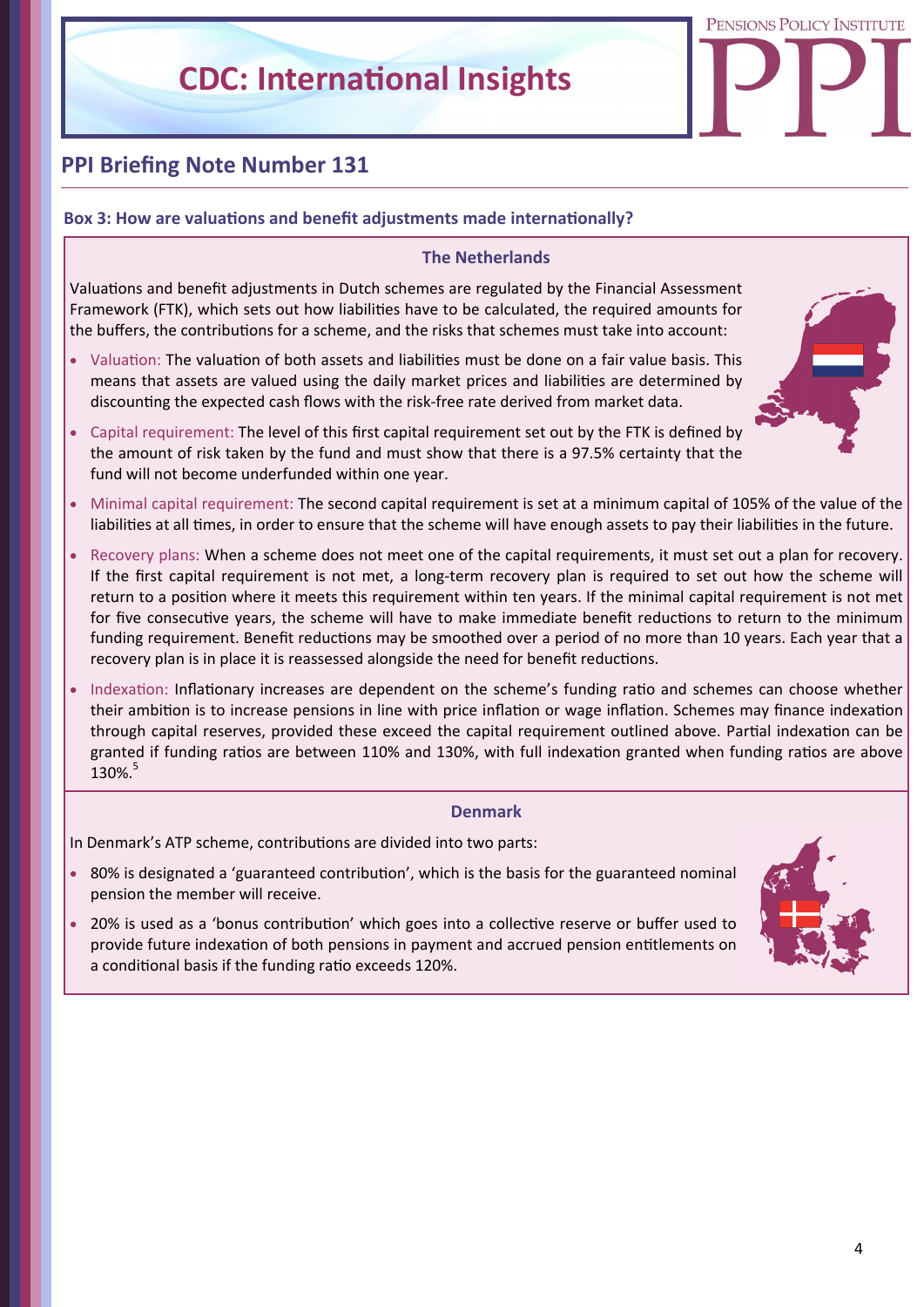PENSIONS POLICY INSTITUTE

## **PPI Briefing Note Number 131**

#### **Canada**

The Canadian model of CDC prescribes funding and risk management goals, including financial stress tests and projected funding ratios, with pre-determined responses to changes in the scheme's funding position. These are achieved through cuts or increases to benefit payments, changes to employer and employee contributions and changes in asset allocation.



Canadian CDC schemes include an employer guaranteed minimum of base benefits, defined using career average salary. Depending on the scheme's funding position, ancillary benefits may

also be provided. These can include the difference between benefits based on career average and final salary, as well as post-retirement cost-of-living increases.<sup>6</sup>

Stress testing is required when the scheme is established to ensure there is a reasonable probability that the targeted benefits can be delivered and that contribution levels are designed to match the targeted benefits using reasonable assumptions. At the time the plan is set up, stochastic testing must be used to illustrate that there is at least a 97.5% probability that base benefits will not need to be reduced over a 20‐year period (the primary risk‐management goal) and that, on average, at least 75% of the value of targeted ancillary benefits will be paid over this period (the secondary risk-management goal). These stress tests must also be carried out at certain other times, such as when permanent changes are made to benefits or contributions. Annual stress testing is also required at the time of annual actuarial valuation of the scheme's funding position to determine whether actions set out in the funding policy must, or may, be taken in any given year.'

UK CDC legislation focuses on regular and universal adjustments, requiring that:

- valuations are undertaken using a central estimate methodology that does not seek to be overly optimistic or to build in prudence;
- valuations and benefit adjustments are carried out on an annual basis in order to balance the scheme's funding ratio regularly, so that there is no funding deficit or surplus;
- any adjustment of benefits applies to all members without variation; and
- any increases in benefits resulting from the valuation are sustainable.

The legislation also requires transparency regarding valuations and benefit adjustments, with the method for calculaƟng the rate or amount of benefits set out in the scheme's rules, alongside how the scheme assets are valued, how the amount expected to be required for providing benefits is determined, and how benefits will be adjusted.<sup>8</sup>

## **Clear communicaƟon of scheme rules with members will be an important component of scheme management**

Because of the variable nature of benefits within CDC schemes, clear communication and engagement with members is especially important. Communications must ensure that members understand the nature of their income entitlement within the scheme and the possibility that this could be reduced under some circumstances. Scheme communications will need to be explicit about the potential risks associated with future indexation and benefits, and clearly explain the measures that will be taken by trustees to address any changes in the funding position. The extent to which communications are effective will also be dependent on the level of trust that members have in the scheme.

While the need to reduce or stop indexation, or to make cuts to nominal benefits, will always come as a disappointment to scheme members, ensuring that members understand the process for valuation and adjustment of benefits should help to mitigate this. In order to prepare them for future fluctuations in their pension benefits, members will need to have a prior understanding that benefits could be adjusted up or down. This can be done through well‐communicated pre‐set rules, such that all members know beforehand what will happen in each scenario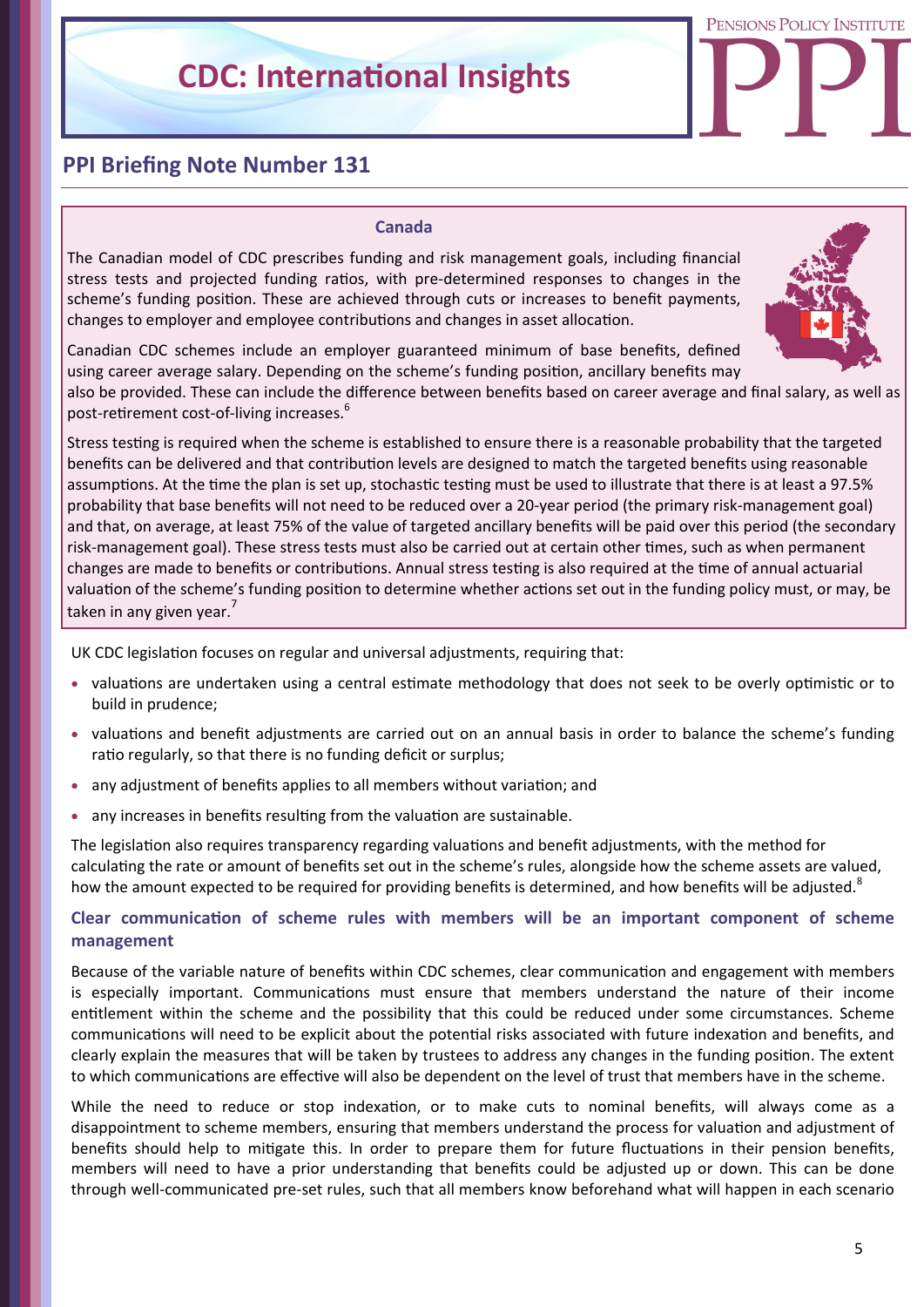

## **PPI Briefing Note Number 131**

and how it will affect their contributions and benefits. As such, there need to be pre-agreed rules on how these calculations will work - and this needs to be clearly communicated to scheme members.

'Complete' contracts, in which trustees' responsibilities and actions when in a position of under and over funding are agreed and communicated in advance, can help to manage expectations, with the adjustment of benefits based on a mechanism set out in scheme rules, rather than trustee discretion. Any mechanism for adjustment is likely to still involve some degree of judgement or discretion, however - for example around the selection of actuarial assumptions or the extent to which different adjustments are used. However, the Canadian approach of defining in advance a clear sequence of action to take when the scheme funding position changes helps to limit the potential bias from human judgement that could lead to unfair treatment of different groups of members.<sup>9</sup>

The experience of the Netherlands, in particular, resulting from the financial crisis in 2008, highlights the need for contractual agreements and members' expectations to be fully aligned from the outset in order to avoid negative reactions. A key part of the communication problem in the Netherlands was that employers thought they had entirely fixed costs, as in a traditional individual DC scheme, while members thought they had a guaranteed level of income, as in a DB scheme – neither of which was the case. Unlike in the UK where CDC schemes will be brand new entities separate from previous DB schemes, in the Netherlands the transition has been more gradual and less clear, with existing DB schemes increasingly operating as CDC schemes, but in a non-transparent unpredictable way.<sup>10</sup> The impact of the financial crisis in 2008, and the subsequent reaction from scheme members, led to the introduction of the Financial Assessment Framework (FTK) in 2014 in order to clarify the statutory financial requirements for schemes and create a more transparent and better understood system.<sup>11</sup>

In the Netherlands, communications to CDC scheme members failed to align members' expectations with the possibility that conditional indexation may not be paid out in all future years and that, under certain circumstances, benefits may even be cut. This was compounded by a subsequent series of positive valuation cycles, which meant that members were shocked when nominal cuts were made for the first time. The longer a CDC scheme functions without having to make cuts to inflation or nominal benefits, the more likely that members will perceive target benefits as promises and the greater the communication challenge for the scheme. The proposed UK approach of annual valuations and immediate corresponding adjustments to contingent benefits in order to rebalance the scheme's funding position should help members to better understand the variable nature of their entitlement.

While communication with CDC members in the Netherlands has not always been effective, changes are being made to improve understanding. The new Dutch pension agreement, which is expected to come into force by 1 January 2023, requires schemes to present members with three different scenarios for their pension entitlement – an expected scenario, a more optimistic scenario and a more pessimistic scenario.<sup>12</sup> This change in communications should help members not only to understand that their level of benefits is not guaranteed, but also give them a better understanding of the way in which their entitlement level may change under different funding scenarios.

Additional regulation is expected in the UK stipulating standards for communication and risk disclosure to CDC members. As a minimum, this is likely to include that:

- the basic scheme information must contain specific information on the CDC scheme design and relevant 'risk warnings';
- a CDC specific annual benefit statement must be provided, including relevant risk warnings and signposting to other useful information; and
- pensioner members must receive annual information in advance of any changes to their expected payments, again with repeated risk warnings for potential future changes.<sup>13</sup>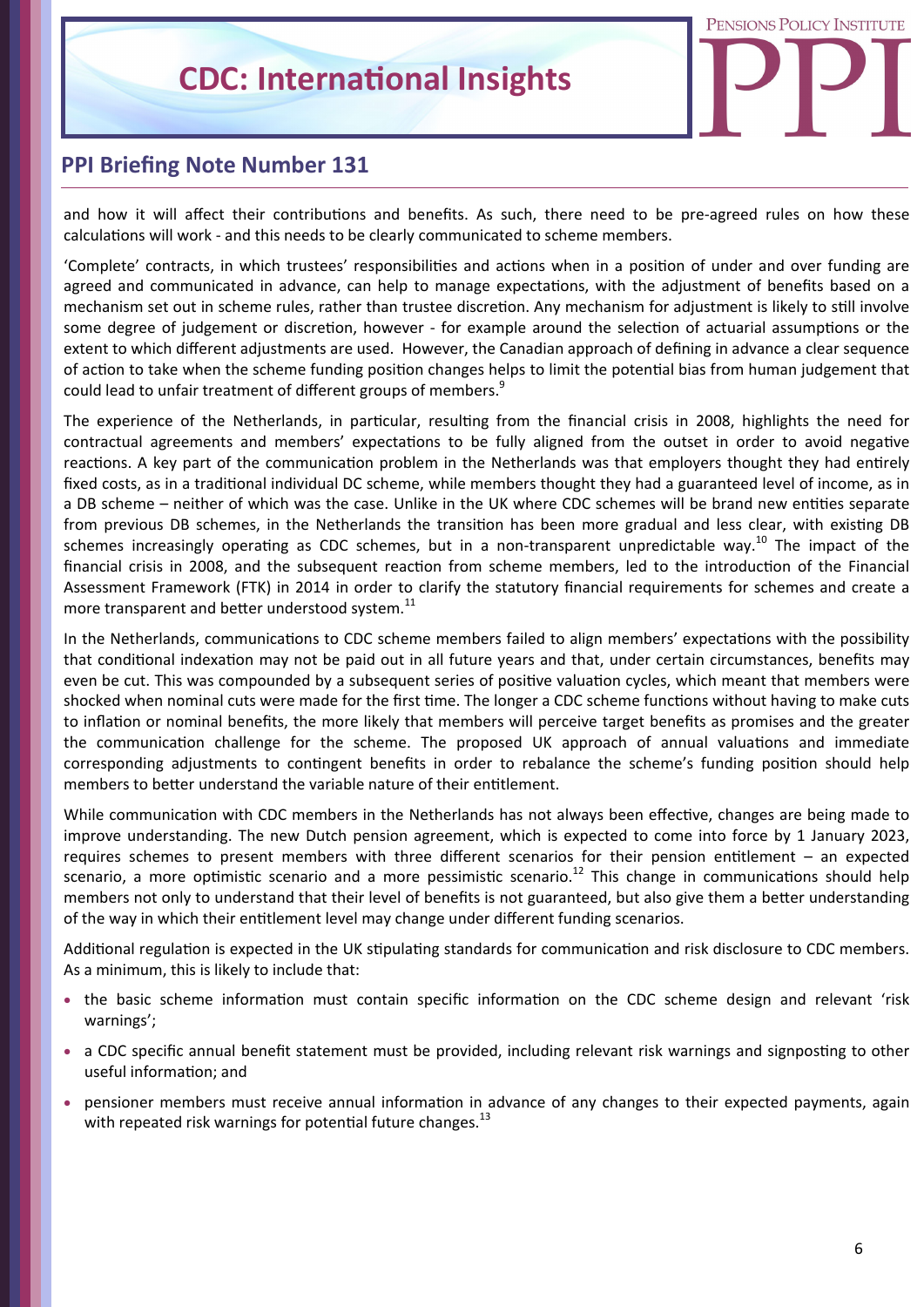PENSIONS POLICY INSTITUTE

## **PPI Briefing Note Number 13**

## **IntergeneraƟonal fairness**

## In order for CDC schemes to be fair and sustainable, the distribution of risks across cohorts will need to be **carefully considered**

Ensuring the fair distribution of risks between generations is a key challenge within CDC scheme design. Highlighting the issues of intergeneraƟonal unfairness that had arisen for CDC schemes in the Netherlands, the Work and Pensions Committee's report on CDC schemes stated that the 'extent to which people perceive that they will be fairly rewarded for the contributions they make at every stage of their working life' would be essential to the adoption of CDC in the short term, and the ongoing success of schemes over the longer term.<sup>14</sup>

CDC schemes can 'smooth' returns in order to absorb financial shocks and protect members from experiencing particularly poor outcomes. 'Smoothing' essentially transfers subsidies from the generations who experience financial markets which generate better returns, to those generations who experience poorer returns.<sup>15</sup> However, unless carefully designed and managed, this can give rise to issues of intergenerational unfairness, and there have been concerns expressed about this in the implementation of Dutch CDC schemes. CDC schemes in the Netherlands have allowed contributing members to subsidise pensioner members through their use of capital buffers and contribution rate responses to funding.

There are also questions around the most appropriate length of smoothing horizons. International smoothing horizons vary substantially, from 10 years in Dutch CDC schemes to 75 or even 100 years in Canadian schemes.<sup>16</sup> The shorter the horizon, the lower the scheme's capability of absorbing shocks, but the more stable the scheme's funding level is.<sup>17</sup>

The use of buffers or capital reserves in CDC schemes can be a significant source of intergenerational inequity. This is because buffers must be accumulated in the first instance and then replenished after instances of depletion. In the former case, the contributions of an earlier generation have been used by a later generation, while in the latter case, the contributions of a later generation are needed to replenish the capital reserve that has been used by an earlier generaƟon.

In response, UK implementation of CDC schemes will not utilise buffers. This means a scheme cannot set up a reserve in case of future economic downturn, as setting this up is a cost to contributing members. Additionally, there is no provision for either an employer or members to make up any funding shortfall out of future contributions in the manner of a DB scheme. This approach is likely to lead to greater volatility year-on-year than observed in the Dutch system, but having no funding buffers and universal adjustments is likely to mean there is less cross-subsidy from younger to older members, and therefore less scope for a sense of intergenerational unfairness.<sup>18</sup>

As highlighted above, the UK CDC system will aim to minimise challenges of intergenerational unfairness using three core principles:

- Adjustments to benefits required by under or over funding take place frequently, for example annually;
- All cohorts of members are treated the same when adjustments are made; and
- Adjustments to benefits are not perfectly smoothed using buffers, with valuations being undertaken using a central estimate methodology that does not seek to be overly optimistic or build in prudence.

In addition to questions around intergenerational fairness, there may also be issues of socio-economic inequality involved in CDC, because lower earners die earlier on average than higher earners. This means that lower earners may, in effect, subsidise the pensions of higher earners in their CDC scheme who are likely to receive pension payments for a longer period. For contributions made at similar percentages of salary, the assets in the scheme may end up being used disproportionately to pay pensions to higher income members. This is a feature inherent across longevity pooling mechanisms, whether DB, CDC or an annuity purchased through an insurance provider.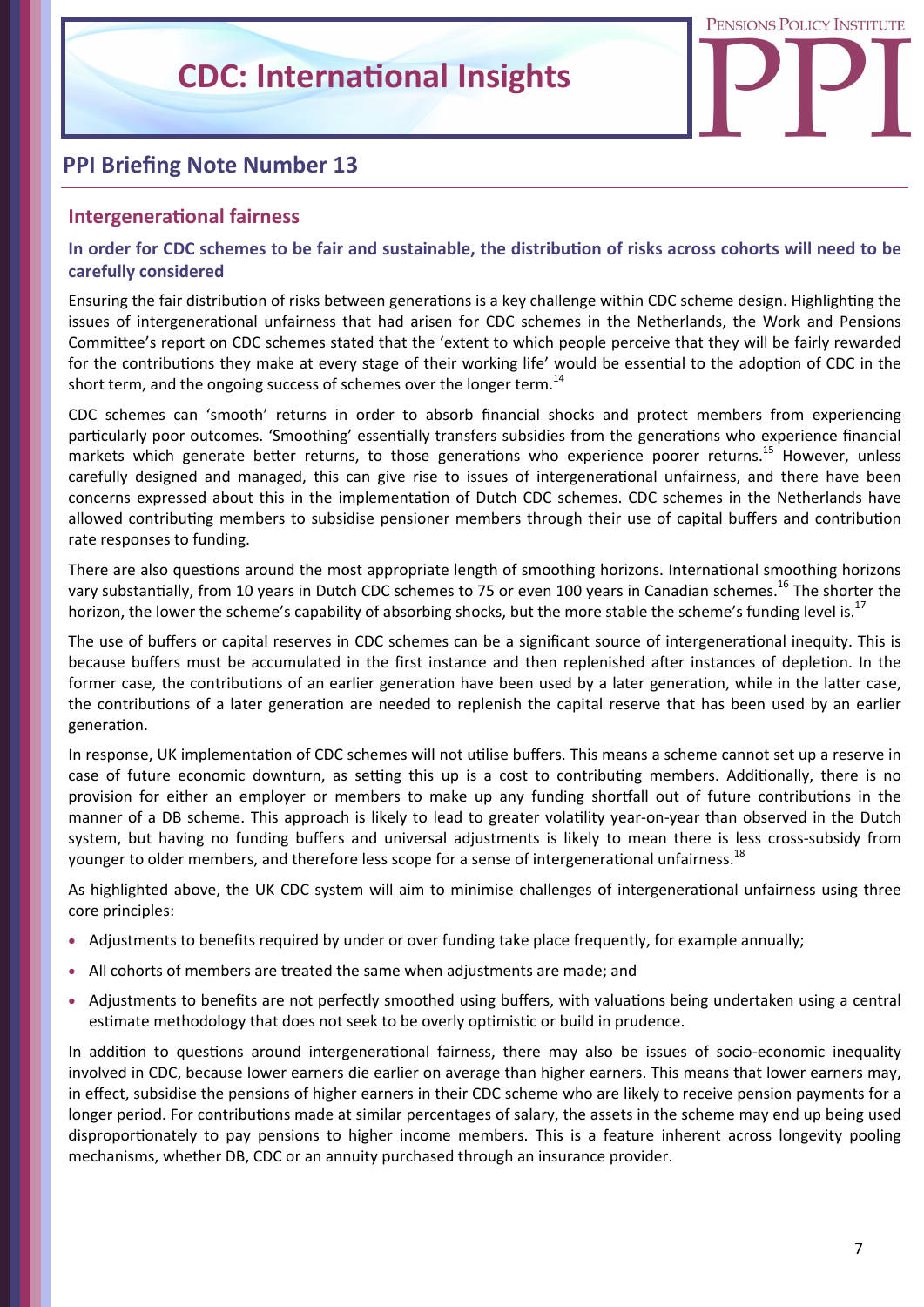PENSIONS POLICY INSTITUTE

## **PPI Briefing Note Number 131**

## **Sustainability in voluntary membership**

## International examples of CDC schemes rely on mandatory membership to support their sustainability, but **membership of UK schemes will be voluntary**

In the Netherlands, Canada and Denmark, participation in CDC schemes is mandatory, and it has been suggested that mandation may be necessary to reap the benefits of intergenerational risk sharing.<sup>19</sup> In contrast, including the right to opt out or transfer out at a later stage in the UK may present challenges for scheme design. This means it is even more important that schemes establish trust, transparency and fairness between different groups of workers in a landscape where workplace pension participation is not compulsory.

The voluntary nature of membership in the UK could present a potential threat to the scale needed for an efficient CDC scheme, as well as the sustainability of the scheme over the longer term. However, automatic enrolment is likely to mitigate this to some extent. While automatic enrolment acts as a strong nudge towards saving, there is a risk that members being enrolled during periods of market downturn, when negative benefit adjustments are being made, may be more likely to opt out. UK schemes will need to monitor opt-out rates in order to understand the impact these may have on the scheme's long‐term sustainability.

Although mandation can help CDC schemes to achieve scale and sustainability, it can also be problematic. For example, if the scheme is underperforming and benefits cut, members may be dissatisfied with being forced to remain in a scheme which they did not explicitly choose to join in the first place. This has been observed in the Netherlands, where levels of trust in CDC schemes have decreased and social support for intergenerational risk sharing is not as strong as it used to be, following cuts to benefits.<sup>20</sup>

While adverse financial conditions that require negative benefit adjustments could lead to increased opt-out rates in voluntary CDC schemes in the UK, communication of the benefits of membership and the potential for improved outcomes compared to an individual DC scheme could help to mitigate this. Members of younger cohorts working in the private sector are unlikely to have access to the generous benefits of a DB scheme. If CDC schemes have the potential to provide younger cohorts with better retirement outcomes than they would be able to achieve using an individual DC scheme, members may be more accepting of more challenging financial periods and corresponding adjustments to benefits. The argument can also be made that fluctuations in benefits may be more palatable to scheme members in a voluntary system, rather than one in which they have been mandated to participate.

## **Rules around transfers will also be important consideraƟons within CDC scheme design, especially in the context of pension flexibiliƟes**

In order to be compatible with the policy of pension flexibility introduced in the UK in 2015, as with existing DB schemes, CDC schemes will need to allow members to transfer out of the scheme if they choose. Schemes will need to be designed in such a way that they have clear rules in place for the calculation of transfer values and the circumstances under which this will be permissible, while ensuring that there is minimal negative impact on remaining members.

Transfer values could be calculated either by the member's own contributions to the scheme with interest added, or the value of the member's accrued benefit rights multiplied by the funding ratio of the scheme at that time. Some CDC schemes are designed so that the higher of these two values is offered to the member - for example, 'termination values' in CDC schemes in Canada are calculated in this way. $^{21}$ 

Schemes would have to incorporate demand for transfers out into their funding and investment strategy approaches, needing to ensure that they hold sufficient liquid assets to accommodate possible transfers out. CDC schemes may also need to have clear rules in place for potential transfers in and the way in which DC pot sizes would be actuarially converted into benefit entitlement in these circumstances.

Freedom to transfer out of CDC schemes may lead to selection risks. For example, people with shorter life expectancies may be less likely to participate. As automatic enrolment makes participation the default, this may not be a significant problem if opt-out rates remain low. However, if a CDC scheme is perceived to be unfair or underperforming, opt-out rates and transfers out of the scheme are likely to increase.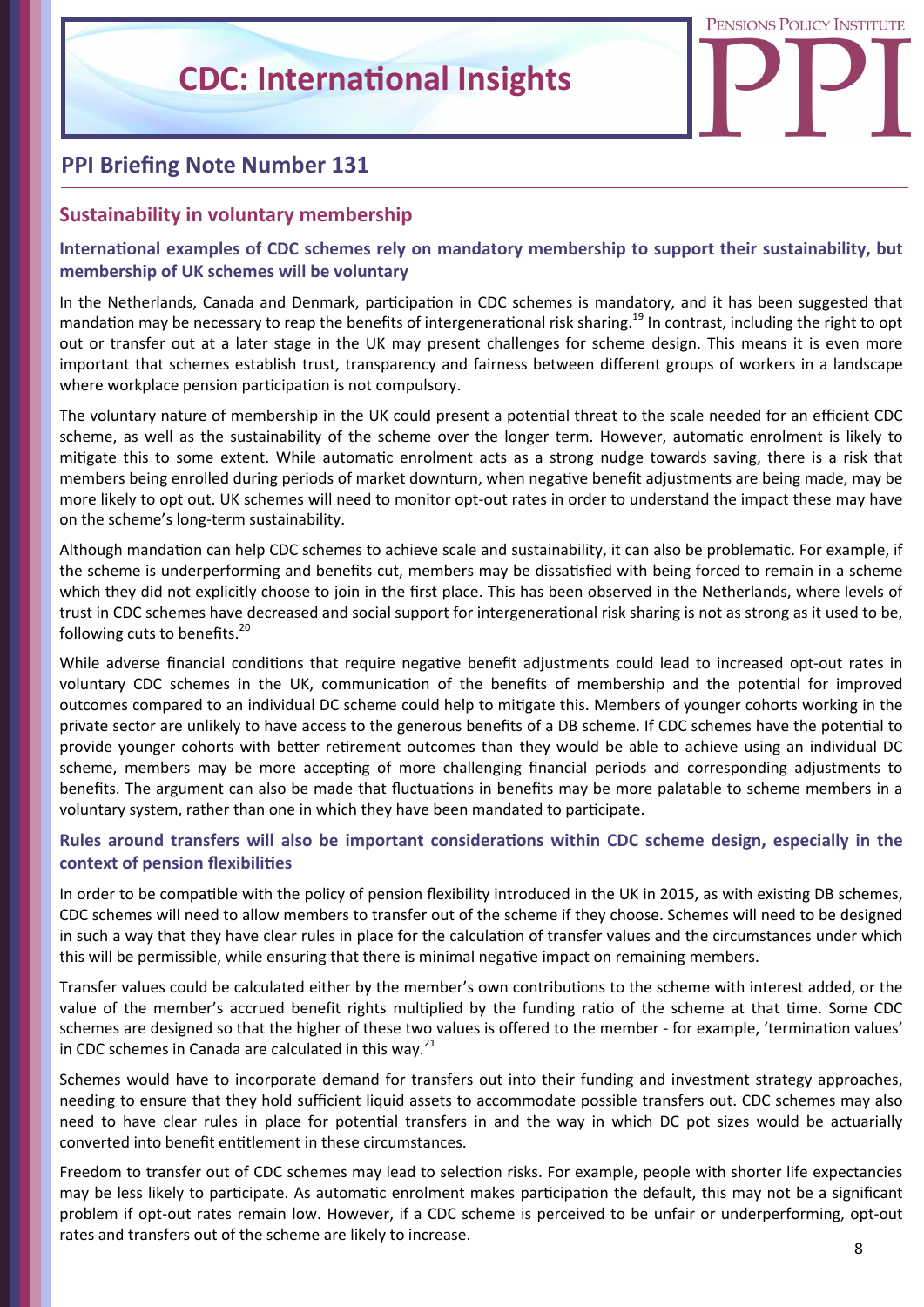PENSIONS POLICY INSTITUTE

## **PPI Briefing Note Number 131**

## **ContribuƟon rates and individual choice**

## Both the level of contribution and the way in which contributions are converted into future benefit **entitlement have implications for CDC scheme design**

Contribution rates observed internationally are relatively high, which enables their CDC schemes to reach a critical mass, in terms of assets under management, to benefit from cost reduction and economies of scale. The way in which contributions are converted into benefit entitlements differs across international examples of CDC (Box 4).

#### **Box 4: International contributions and conversion to benefit entitlement**

## **The Netherlands**

In Dutch CDC schemes, all members make contributions at the same rate, with no account taken of individual differences, such as age, gender or income, when setting the contribution rate. All members accrue the same fixed percentage of their pay each year for this contribution. Advocates of this approach suggest that it creates solidarity between groups of participants. However, contributions made by younger members will generate returns for much longer periods than contributions made by older members, meaning that younger members' contributions are paying for the same benefit accrual at a much higher price.<sup>22</sup>



As part of the new Dutch pension agreement, flat-rate contributions will be replaced by a system of degressive accrual, in which older members will accrue fewer pension rights for the same

contribution as a younger member.<sup>23</sup> This approach has been chosen over increasing contributions as members age in order to avoid putting older workers at a disadvantage in the labour market due to higher pension contributions required by the employer. $^{24}$ 

#### **Denmark**

In the Danish ATP scheme, contributions are set by the social partners (employers and employees organised into various types of association that have a large degree of influence on employment policy in the Danish labour market), with one third paid by the employee and two thirds paid by the employer. During periods of unemployment or economic inactivity, contributions are covered by an unemployment insurance fund, the municipalities, or the Government.<sup>25</sup>



In Canadian target benefit plans, employer contributions are capped at contractually required rates, which can vary within a predefined range. Increased employee contributions can be used as an instrument for rebalancing the scheme funding positions, alongside benefit adjustments. However, scheme rules must clearly define the circumstances under which contributions would be adjusted, in the same way that processes regarding benefit adjustments must be clearly defined. Most Canadian schemes do not include contribution adjustments as a standard predefined instrument for rebalancing the scheme funding ratio, but contributions may be adjusted through bargaining procedures with members.



While changes in contribution rates can be used to improve funding ratios in international CDC schemes, UK CDC schemes will use only benefit adjustments, with a key focus on ensuring contributions are defined and stable. UK CDC legislation makes clear that CDC schemes will operate as money purchase schemes and there will be no recourse for increased liability to employer sponsors of these schemes to rebalance funding ratios.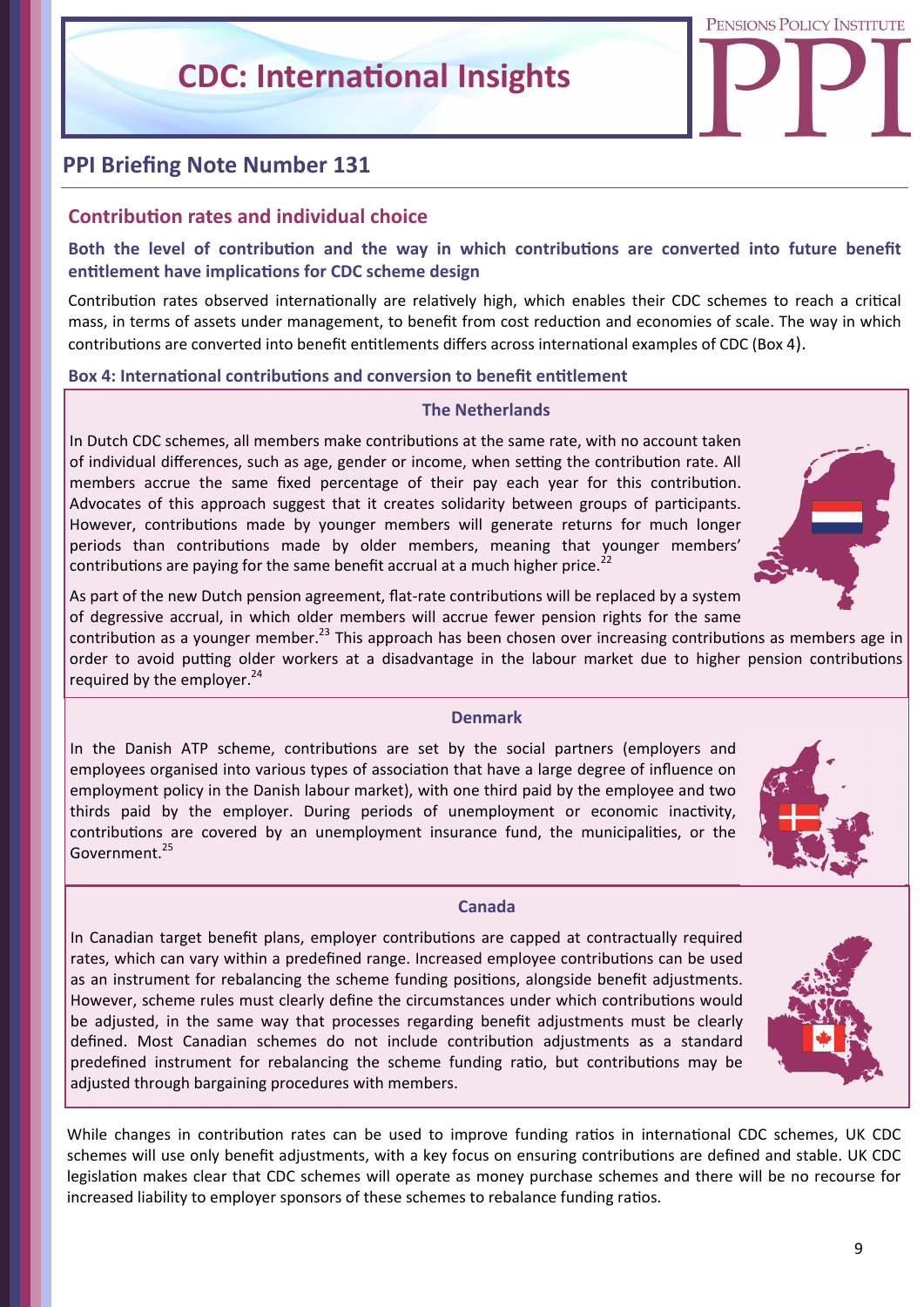

## **PPI Briefing Note Number 131**

Contribution rates in UK CDC schemes may depend on whether the scheme has replaced a DB or DC scheme. In cases where the CDC scheme replaces an existing DB scheme, employer sponsors may be willing to contribute at a more generous rate, similar to or slightly lower than current DB contributions, appreciating the defined nature of the contributions to the new CDC scheme will mean they are not liable for further increased contributions in future. Whereas, in cases where the CDC scheme replaces an existing DC scheme, in which employer contributions are lower on average, employer sponsors may opt to contribute at a lower level compared to previous DB sponsors. However, whichever type of scheme the CDC scheme replaces, contribution rates will need to be set at a level that is deemed reasonable to achieve the targeted benefits set out in the scheme design, while taking affordability for both scheme members and sponsors into account.

## **Individual choice relating to contribution rates and other elements of scheme activity, such as investment choice, could be considered in the design of future CDC schemes**

In addition to considerations of affordability and adequacy of contributions, it is also worth considering whether there could be any flexibility for members to increase their contribution rates, and how this could be translated into benefit accrual. Individual member choice in other aspects of the scheme could also be explored in CDC scheme design. For example, member choice in relation to investment strategy is an area which has not yet been widely explored in relation to CDC schemes, but could provide the opportunity for investments to better match individual members' risk tolerance, and potentially deliver improved outcomes than a single central strategy more heavily focused on smoothing volatility. However, most members would likely benefit from remaining in the default strategy within the scheme.<sup>26</sup> Individual investment choice of this nature would, however, require that individual members' entitlement to benefits in the scheme would be adjusted to reflect the performance of their chosen investment portfolio. This would add additional complexity around valuations and adjustments, as well as communications with members. As individual choice is an important component of the UK pensions system, and valued by some savers especially, understanding how increased elements of individualisation could be introduced into CDC design presents considerable scope for further research.

## **Conclusions**

International experiences of established CDC systems emphasise the importance of establishing a clearly defined and transparent scheme design that distributes risks and benefits fairly among different groups of members. While primary legislation is now in place to allow CDC schemes and the regulatory framework is soon to be finalised ahead of the authorisation process beginning from August 2022, there are still some key challenges to be considered by TPR and those responsible for designing specific CDC schemes. The UK's legislation and proposed regulation for CDC schemes draws on lessons from international systems. For example, UK policymakers have recognised the intergenerational issues associated with buffers, and instead stipulated the use of frequent and universal benefit adjustments as an alternative to this approach that can mitigate both issues of equity between cohorts and communication challenges regarding the varying nature of CDC benefits. However, other areas of scheme design could benefit from further investigation as to the most effective approach and likely impacts.

Specific challenges that could benefit from further research include the following:

- The impact of voluntary membership on CDC scheme sustainability.
- How to determine contribution rates at a level such that they do not encourage increased opt-out rates, but are reasonable to achieve targeted benefits.
- How flexible employee contribution rates could be converted into variable benefit entitlements.
- The design of transfer rules and calculation of transfer values, both in terms of the implications for scheme investment strategy and for remaining members in the scheme.
- How to effectively approach clear and timely communication to members to manage expectations and build trust.
- The scope for individualisation within CDC schemes, whether relating to contribution rates, investment choice or other factors.